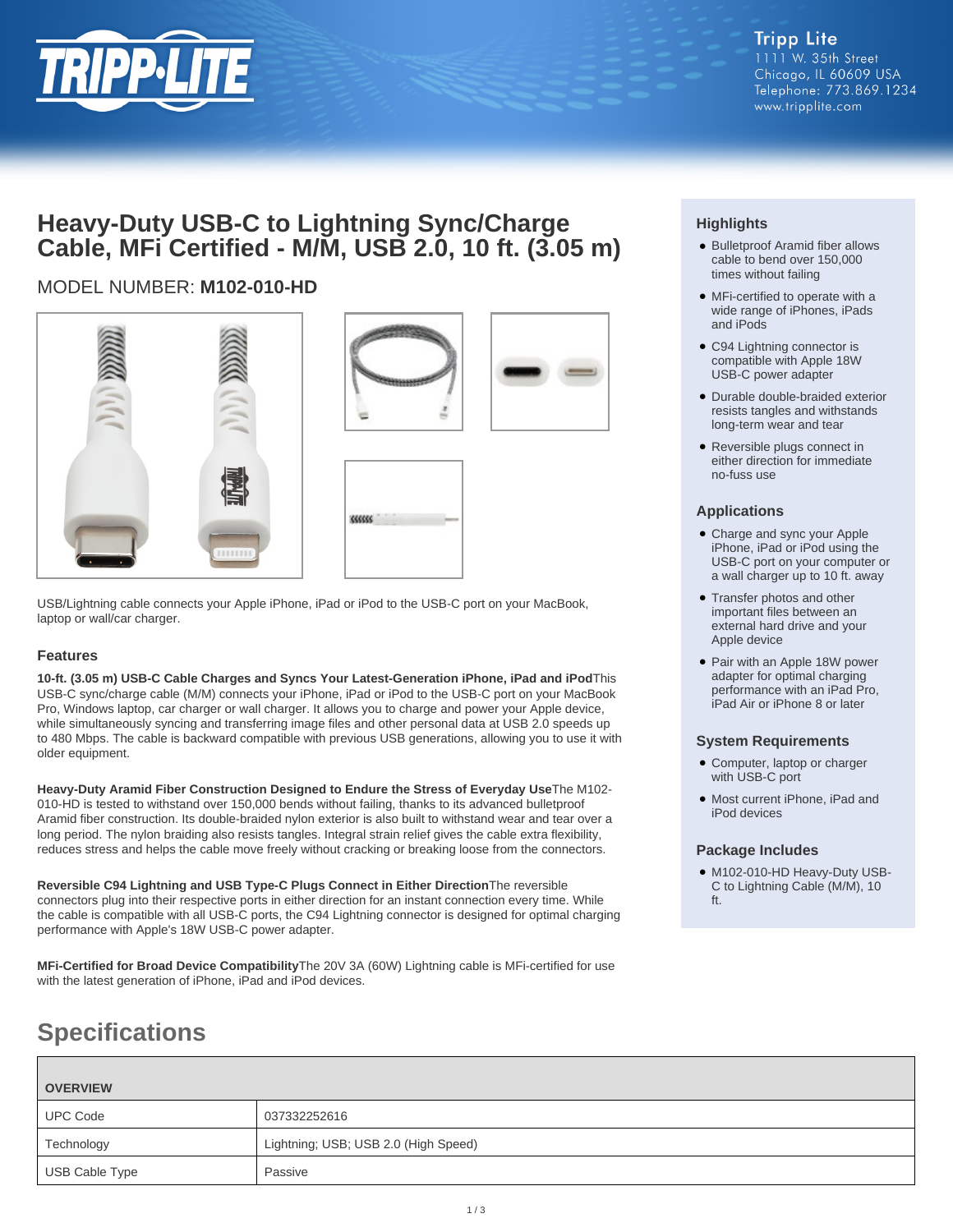

| <b>INPUT</b>                                |                              |  |
|---------------------------------------------|------------------------------|--|
| Maximum Input Amps                          | 3                            |  |
| <b>POWER</b>                                |                              |  |
| USB Power Delivery (PD) Charging<br>Support | Yes                          |  |
| <b>CHARGING</b>                             |                              |  |
| <b>Total Charging Watts</b>                 | 20                           |  |
| <b>PHYSICAL</b>                             |                              |  |
| Color                                       | Black; White                 |  |
| Material of Construction                    | TPE, Aramid Fiber            |  |
| Cable Jacket Color                          | Black; White                 |  |
| Cable Jacket Material                       | <b>TPE</b>                   |  |
| Cable Jacket Rating                         | $VW-1$                       |  |
| Cable Outer Diameter (OD)                   | 5.0mm                        |  |
| Wire Gauge (AWG)                            | 24/19                        |  |
| Cable Length (ft.)                          | 10                           |  |
| Cable Length (m)                            | 3.05                         |  |
| Cable Length (in.)                          | 120                          |  |
| Unit Packaging Type                         | Box                          |  |
| <b>ENVIRONMENTAL</b>                        |                              |  |
| <b>Operating Temperature Range</b>          | -4 to 140 F (-20 to 60 C)    |  |
| Storage Temperature Range                   | -4 to 176 F (-20 to 80 C)    |  |
| <b>Operating Humidity Range</b>             | 0% to 90% RH, Non-Condensing |  |
| Storage Humidity Range                      | 0% to 90% RH, Non-Condensing |  |
| Power Provided to Connected<br>Device(s)    | 60W (20V/3A)                 |  |
| <b>CONNECTIONS</b>                          |                              |  |
| Side A - Connector 1                        | USB C (MALE)                 |  |
| Side B - Connector 1                        | LIGHTNING (MALE)             |  |
| <b>Connector Plating</b>                    | Nickel                       |  |
| <b>Contact Plating</b>                      | Gold                         |  |
| <b>FEATURES &amp; SPECIFICATIONS</b>        |                              |  |